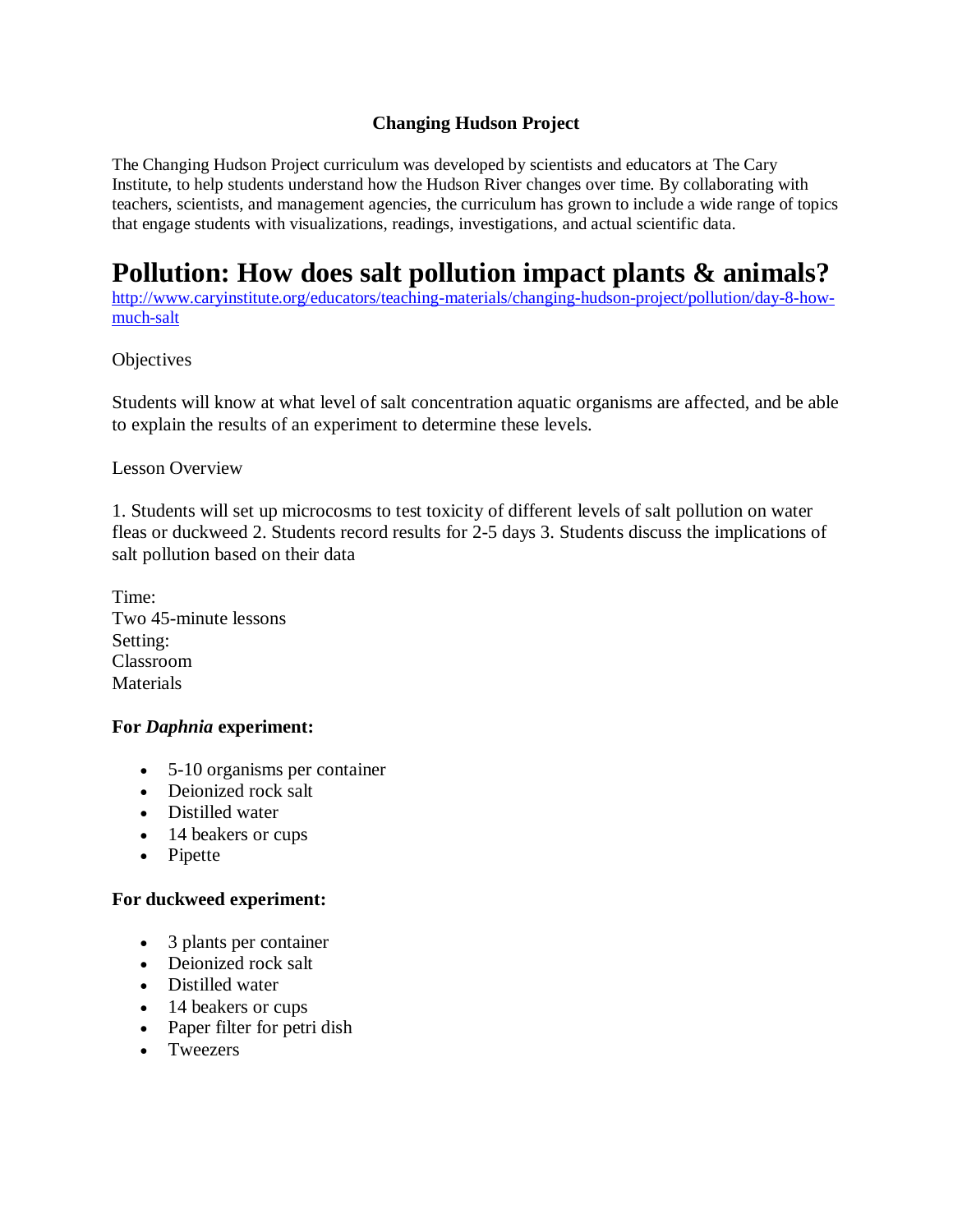**Preparation**: You should prepare 6 different stock solutions, or variations on the concentrations below. This can be done either with the students in the lab or ahead of time.

- 1. Stock solution of 9.5 grams salt for 500 mL of water = 19,000 mg/L
- 2. Stock solution of 2 grams salt for 500 mL of water =  $4000 \text{ mg/L}$
- 3. Stock solution of 1 gram salt for 500 mL of water = 2000 mg/L
- 4. Stock solution of 1 gram salt for 1000 ml of water = 1000 mg/L
- 5. Stock solution of 0.5 gram salt for 1000 ml of water =  $500 \text{ mg/L}$

6. Stock solution of 0.1 gram salt for 1000 ml of water, then take 500 ml of this water and add another 500 mL of regular water  $=$  50 mg/L

The average concentration for the Wappinger Creek has been around 50 mg/L for the last few years. Ocean water generally has about 19,000 mg/L. The salt front of the Hudson is wherever the concentration reaches 100 mg/L. In the estuarine parts of the river, salinity ranges from 500 mg/L to 3500 mg/L and higher.

Purchase a Daphnia culture kit at least 2 weeks before you plan to do the experiment, to ensure that you have a healthy culture. You should try and use newly hatched Daphnia in order to minimize the differences in the sizes of the animals. Because the appearance of resting eggs indicates a poor culture environment, do not use Daphnia with resting eggs. Students can do these next steps to minimize the preparation time. Twenty-four hours before beginning the experiment, remove all the females bearing embryos from the stock culture and place them in 400-mL beakers containing 300 mL of spring or stream water and the appropriate amount of food. Five beakers, each containing 10 adults, usually will supply enough young individuals for one toxicity test. When you are ready to begin your bioassay, choose young (small) Daphnia from these cultures. Introduce the same number of neonates (at least 10) into each test vessel and control using a plastic, disposable pipette with a 5-mm diameter. Be sure to release the young below the surface to avoid killing them by trapping air under their carapaces. Record the time and number of young introduced into each labeled vessel.

Duckweed can be ordered from scientific supply companies, or collected from area ponds. If you are using duckweed, you will need enough for each container to have three plants. Separate them in petri dishes; it is easier if the petri dishes have coffee filters in them, so that the plants can be easily seen and moved with tweezers.

**Engage**: Have two glasses ready at the front of the room, one with a tablespoon of salt dissolved in it, and another without any salt. Ask for a volunteer to come up and taste the two water samples; make sure students know they can spit out the samples if they want to. Have them explain to the class what they tasted, and ask students if this is a form of pollution or not. Ask students to think about the winter application of road salt, and what happens to this salt after it is left on the road. Are there other sources of salt to the watershed that students can think of? Make a list on the board; if it is incomplete, students can add to it throughout the class.

**Explore**: Students will receive the materials and begin working on the lab, following the directions on the lab sheet. You will need to leave the Daphnia in the salt solution overnight in order to see a response (4-6 hours is usually enough). It is recommended that you allow the